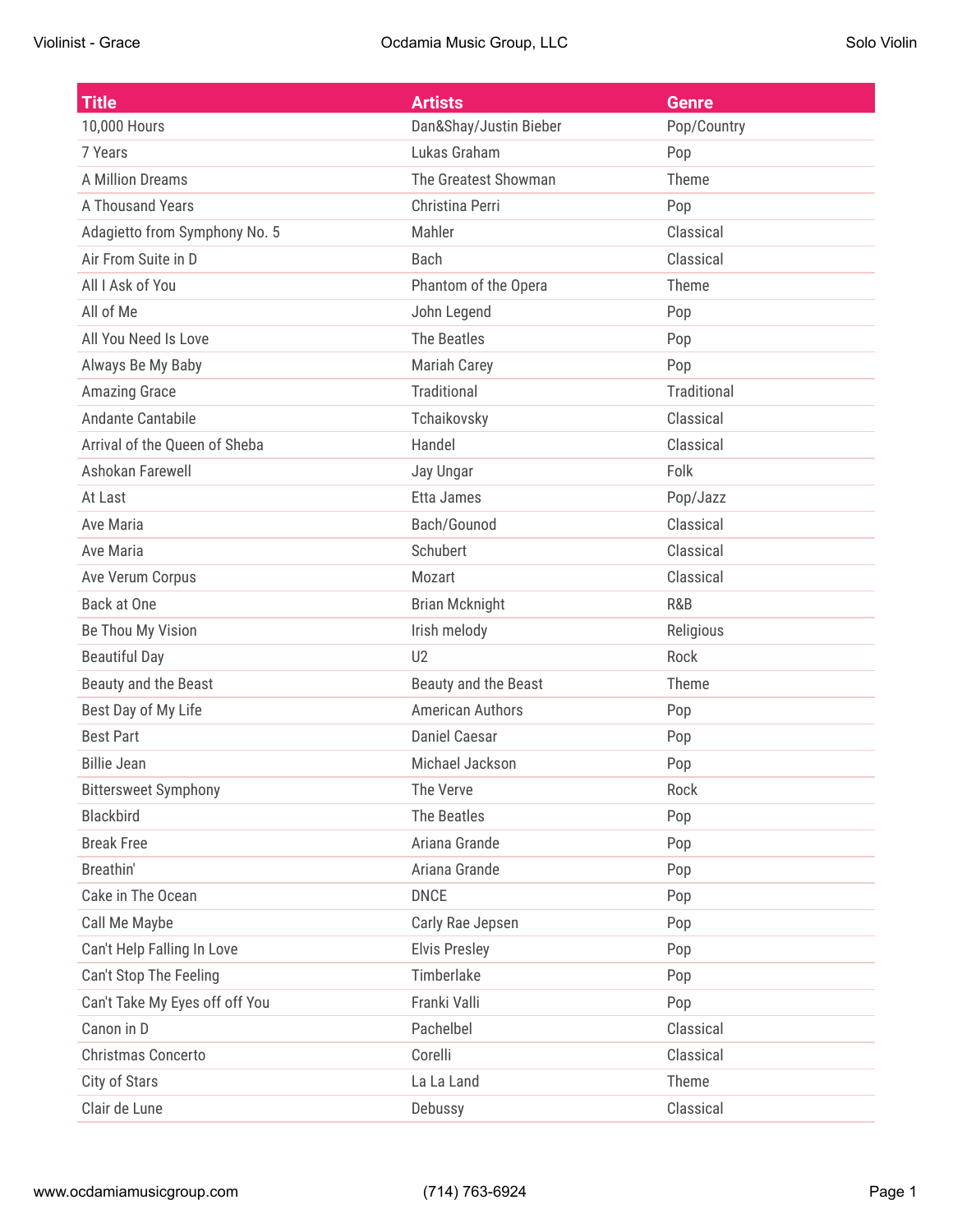| <b>Title</b>                 | <b>Artists</b>           | <b>Genre</b> |
|------------------------------|--------------------------|--------------|
| Colors of the WInd           | Pocahantas               | Theme        |
| Crying in the Club           | Camila Cabello           | Pop          |
| Dancing on My Own            | Robyn                    | Pop          |
| Dancing With A Stranger      | Sam Smith                | Pop          |
| Danny Boy                    | Irish Air                | Folk         |
| Dark Horse                   | <b>Katy Perry</b>        | Pop          |
| Don't Start Now              | Dua Lipa                 | Pop          |
| Don't Let Me Down            | Chainsmokers             | Pop          |
| Dreams of Love (Libestraume) | Liszt                    | Classical    |
| Faithfully                   | Journey                  | Pop/Rock     |
| <b>Falling Slowly</b>        | <b>Glen Hansard</b>      | Pop          |
| Fast Car                     | <b>Tracy Chapman</b>     | Pop          |
| <b>Fields of Gold</b>        | <b>Sting</b>             | Rock         |
| Firestone                    | Kygo                     | Pop          |
| Firework                     | <b>Katy Perry</b>        | Pop          |
| <b>Flower Duet</b>           | Lakme                    | Classical    |
| Fly Me To The Moon           | Sinatra                  | Pop/Jazz     |
| Girl From Ipanema            | Jobim                    | Pop          |
| God Only Knows               | The Beach Boys           | Pop          |
| Good 4 U                     | Olivia Rodrigo           | Pop          |
| Gymnopedie No. 1             | Satie                    | Classical    |
| Hallelujah                   | Jeff Buckley             | Pop          |
| Halo                         | Beyonce                  | Pop          |
| Happy                        | <b>Pharrell Williams</b> | Pop          |
| <b>Happy Together</b>        | <b>The Turtles</b>       | Pop          |
| Havana                       | Camila Cabello           | Pop          |
| Heaven                       | Bryan Adams              | Pop/Rock     |
| Hello                        | Adele                    | Pop          |
| Here Comes The Bride         | Wagner                   | Classical    |
| Here Comes The Sun           | The Beatles              | Pop          |
| Here There Everywhere        | The Beatles              | Rock         |
| Hey Jude                     | The Beatles              | Pop          |
| <b>High Horse</b>            | <b>Kacey Musgraves</b>   | Pop/Country  |
| Home                         | <b>Michael Buble</b>     | Pop          |
| Hopelessly Devoted to You    | Grease                   | Theme        |
| How Far I'll Go              | Moana                    | Theme        |
| How Great Thou Art           | Hine                     | Religious    |
| How Long Will I Love You     | Ellie Goulding           | Pop          |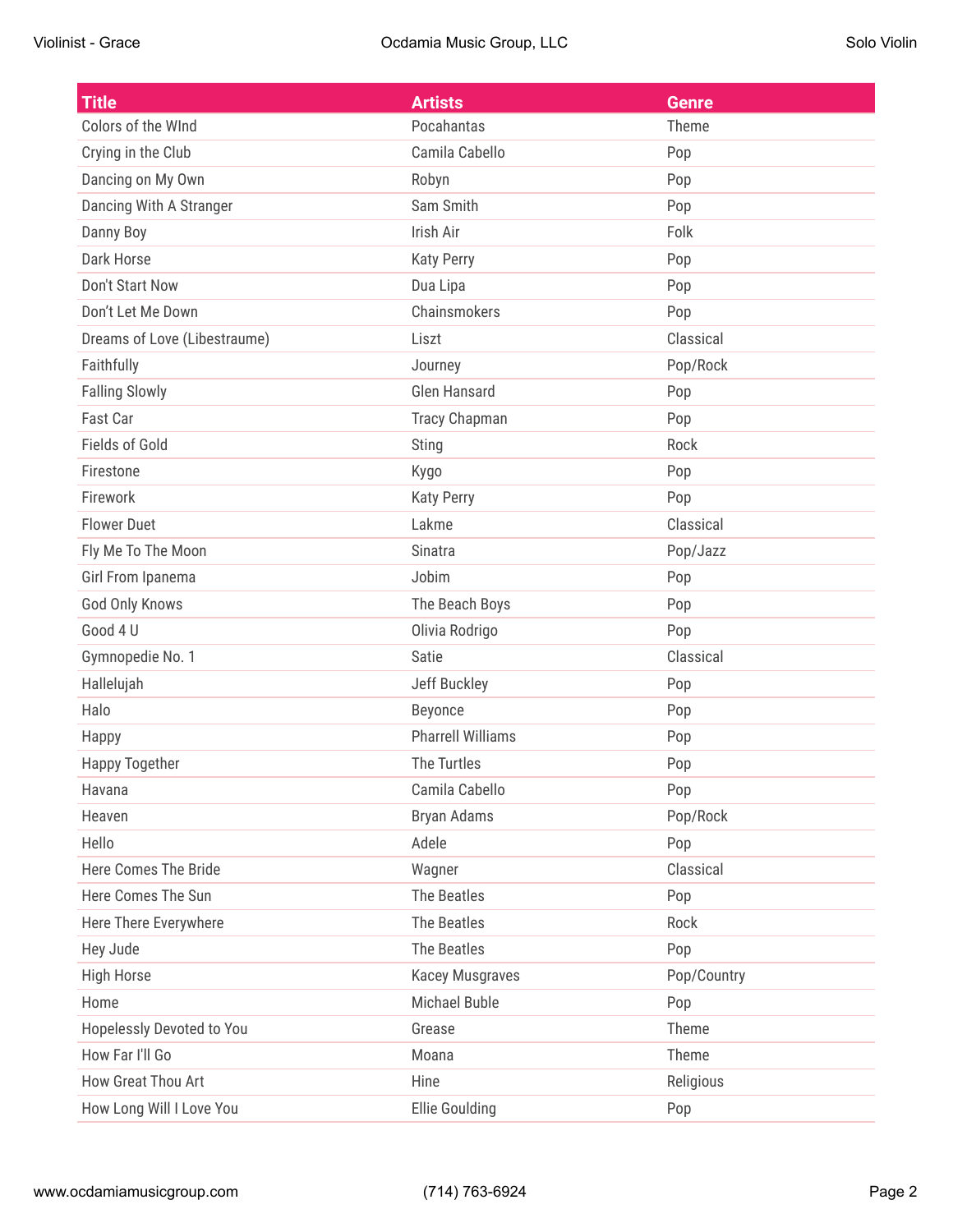| <b>Title</b>                         | <b>Artists</b>            | <b>Genre</b> |
|--------------------------------------|---------------------------|--------------|
| Human Nature                         | Michael Jackson           | Pop          |
| I Choose You                         | Sara Bareilles            | Pop          |
| I Gotta Feelin'                      | <b>Black Eyes Peas</b>    | Pop          |
| I Knew I Loved You                   | Savage Garden             | Pop          |
| I Took A Pill In Ibiza               | <b>Mike Posner</b>        | Pop          |
| I Want to Hold Your Hand             | The Beatles               | Pop          |
| I Won't Give Up                      | Jason Mraz                | Pop          |
| I'm Yours                            | Jason Mraz                | Pop          |
| If I Ain't Got You                   | Alicia Keys               | Pop/R&B      |
| Imagine                              | John Lennon               | Pop          |
| In My Life                           | <b>The Beatles</b>        | Pop          |
| Intermezzo from Cavalleria Rusticana | Mascagni                  | Classical    |
| <b>Iris</b>                          | The Goo Goo Dolls         | Rock         |
| Isn't She Lovely                     | <b>Stevie Wonder</b>      | Pop          |
| Jesu Joy of Man's Desiring           | <b>Bach</b>               | Classical    |
| Jupiter                              | Holst                     | Classical    |
| Just the Way You Are                 | <b>Billy Joel</b>         | Pop          |
| La Vie En Rose                       | Andrea Bocelli            | Pop          |
| Largo from New World Symphony        | Dvorak                    | Classical    |
| Largo from Winter                    | Vivaldi                   | Classical    |
| Largo from Xerxes                    | Handel                    | Classical    |
| Latch                                | Disclosure/Sam Smith      | Pop          |
| Let it Be                            | John Lennon               | Pop          |
| Let it Go                            | Frozen                    | Theme        |
| Let Me Love You                      | Justin Bieber             | Pop          |
| Levitating                           | Dua Lipa                  | Pop          |
| Like I'm Gonna Lose You              | John Legend/Megan Trainor | Pop          |
| Locked out of Heaven                 | <b>Bruno Mars</b>         | Pop          |
| Love Me Like You Do                  | <b>Ellie Golding</b>      | Pop          |
| Love Story                           | <b>Taylor Swift</b>       | Pop          |
| Love Theme from Romeo and Juliet     | Gounod                    | Classical    |
| Love You Like A Love Song            | Selena Gomez              | Pop          |
| Make You Feel My Love                | Adele/Bob Dylan           | Pop          |
| Marry Me                             | Train                     | Pop          |
| Marry You                            | <b>Bruno Mars</b>         | Pop          |
| <b>Meditation from Thais</b>         | J. Massenet               | Classical    |
| Michelle                             | The Beatles               | Pop          |
| Midnight                             | <b>RHCP</b>               | Rock         |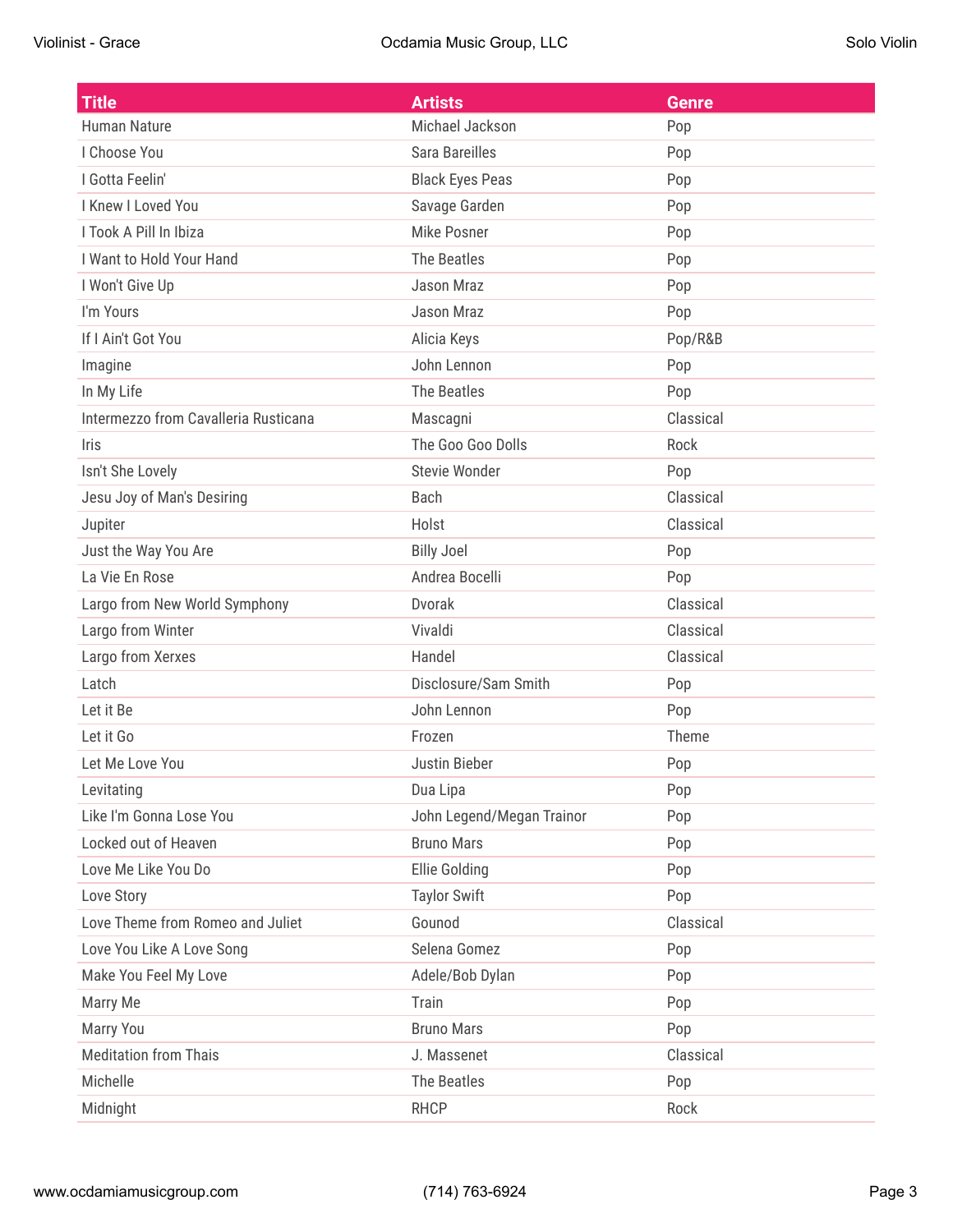| <b>Title</b>                        | <b>Artists</b>                      | <b>Genre</b>  |
|-------------------------------------|-------------------------------------|---------------|
| Midnight Sky                        | Miley Cyrus                         | Pop           |
| <b>Minuet</b>                       | <b>Boccherini</b>                   | Classical     |
| <b>Mirrors</b>                      | <b>Justine Timberlake</b>           | Pop           |
| <b>Moon River</b>                   | Mancini                             | Jazz          |
| Morning from Peer Gynt              | Grieg                               | Classical     |
| My Way                              | <b>Frank Sinatra</b>                | Jazz          |
| Never Enough                        | The Greatest Showman                | Theme         |
| Nimrod from the Enigma Variations   | Elgar                               | Classical     |
| No Tears Left to Cry                | Ariana Grande                       | Pop           |
| Nocturne                            | Mendelssohn                         | Classical     |
| Ocean Eyes                          | <b>Billie Eilish</b>                | Pop           |
| <b>Old Town Road</b>                | Lil Nas X                           | Hip-Hop       |
| One Hand One Heart                  | <b>West Side Story</b>              | Theme         |
| One Last Time                       | Ariana Grande                       | Pop           |
| Open Arms                           | Journey                             | Pop/Rock      |
| <b>Ordinary People</b>              | John Legend                         | Pop           |
| Outside                             | <b>Calvin Harris/Ellie Goulding</b> | Pop           |
| Overjoyed                           | <b>Stevie Wonder</b>                | Pop           |
| Pavane                              | Faure                               | Classical     |
| <b>Peaceful Easy Feeling</b>        | The Eagles                          | Rock          |
| Peaches                             | <b>Justin Bieber</b>                | Pop           |
| Perfect                             | <b>Ed Sheeran</b>                   | Pop           |
| Phantom of the Opera Main Theme     | Phatom of the Opera                 | Theme         |
| Photograph                          | <b>Ed Sheeran</b>                   | Pop           |
| Pillowtalk                          | Zayn                                | Pop           |
| <b>Positions</b>                    | Ariana Grande                       | Pop           |
| Prelude from Cello Suite 1          | Bach                                | Classical     |
| Rain on Me                          | Lady Gaga/Ariana Grande             | Pop           |
| Rather Be                           | <b>Clean Bandit</b>                 | Pop           |
| <b>Right Here Waiting</b>           | <b>Richard Marx</b>                 | Pop           |
| River Flows in You                  | Yiruma                              | Pop/Classical |
| Romanze from Eine Kleine Nachtmusik | Mozart                              | Classical     |
| <b>Save Your Tears</b>              | The Weeknd/Ariana Grande            | Pop           |
| Say You Won't Let Go                | James Arthur                        | Pop           |
| Set Fire To The Rain                | Adele                               | Pop           |
| Shallow                             | Lady Gaga/Bradley Cooper            | Theme         |
| Shape of You                        | <b>Ed Sheeran</b>                   | Pop           |
| Side to Side                        | Ariana Grande                       | Hip-Hop       |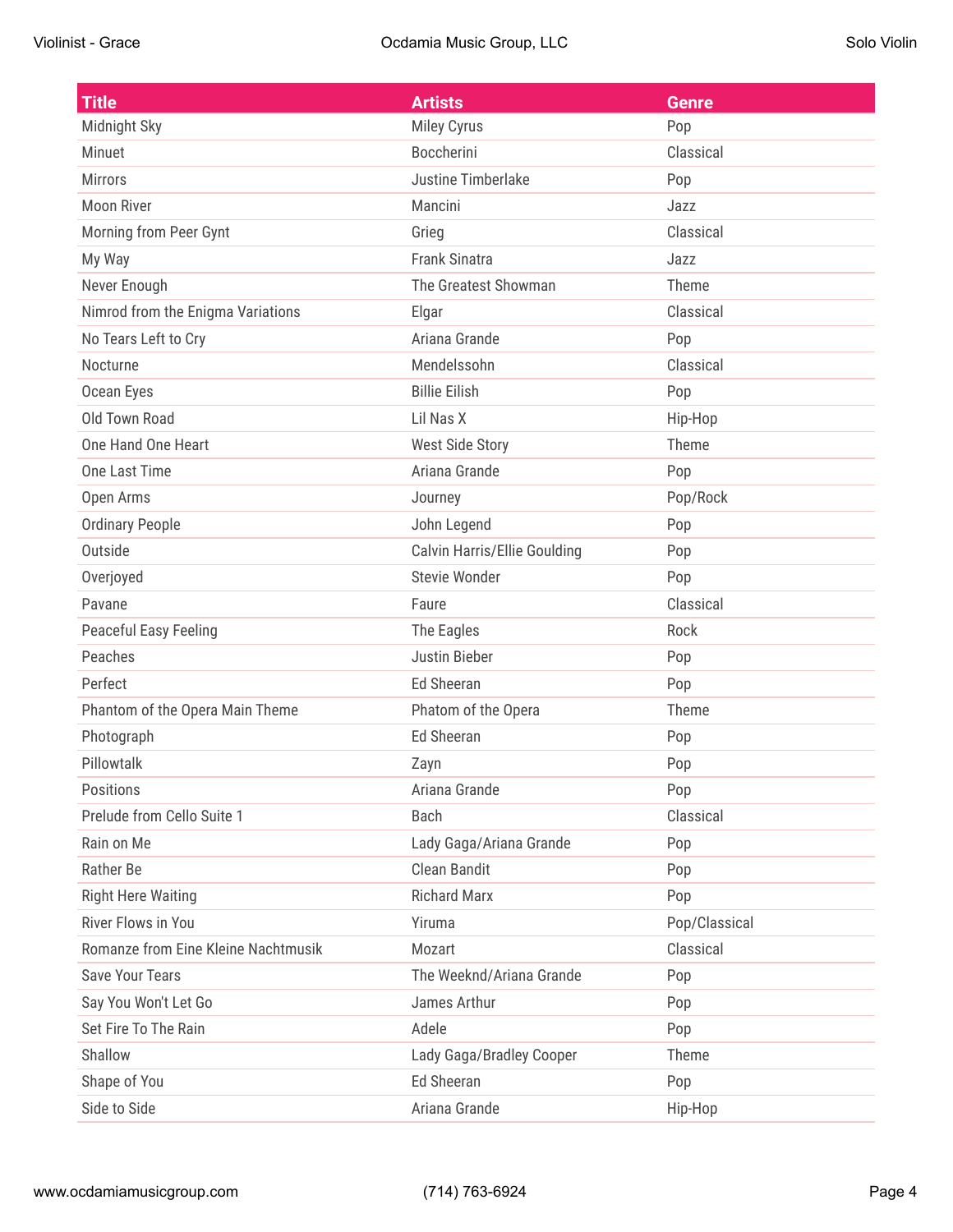| <b>Title</b>                         | <b>Artists</b>              | <b>Genre</b> |
|--------------------------------------|-----------------------------|--------------|
| <b>Signed Sealed Delivered</b>       | <b>Stevie Wonder</b>        | Pop          |
| Sky Full of Stars                    | Coldplay                    | Pop          |
| So Sick                              | Neyo                        | R&B          |
| Somewhere Only We Know               | Keane                       | Rock         |
| Somewhere Over The Rainbow           | <b>Disney Theme</b>         | Theme        |
| Songs My Mother Taught Me            | <b>Dvorak</b>               | Classical    |
| Sorry                                | <b>Justin Bieber</b>        | Pop          |
| Sorry Not Sorry                      | Demi Lovato                 | Pop          |
| Spring Vivaldi                       | Vivaldi                     | Classical    |
| Stay                                 | The Kid Laroi/Justin Bieber | Pop          |
| Strangers in the Night               | <b>Frank Sinatra</b>        | Jazz         |
| Sugar                                | Maroon 5                    | Pop          |
| Symphony                             | Clean Bandit                | Pop          |
| Take My Breath Away                  | <b>Berlin</b>               | Theme        |
| <b>Teenage Dream</b>                 | <b>Katy Perry</b>           | Pop          |
| Thank U Next                         | Ariana Grande               | Pop          |
| The Entrance of the Queen of Sheba   | Handel                      | Classical    |
| The Middle                           | Marren Morris/Zedd          | Pop          |
| The Only Exception                   | Paramore                    | Rock         |
| The Prayer                           | <b>Celine Dion</b>          | Opera        |
| The Scientist                        | Coldplay                    | Pop          |
| The Swan                             | Saint-Saens                 | Classical    |
| The Way You Look Tonight             | <b>Sinatra</b>              | Pop/Jazz     |
| Think of Me                          | Phantom of the Opera        | Theme        |
| <b>Thinking Outloud</b>              | <b>Ed Sheeran</b>           | Pop          |
| <b>Till There Was You</b>            | <b>The Beatles</b>          | Rock         |
| <b>Time After Time</b>               | Cyndi Lauper                | Pop          |
| Time to Say Goodbye (Con Te Partiro) | <b>Boccelli</b>             | Opera        |
| Titanium                             | David Guetta/Sia            | Pop          |
| Toxic                                | <b>Britney Spears</b>       | Pop          |
| <b>Trumpet Voluntary</b>             | Jeremiah Clarke             | Classical    |
| <b>Turning Page</b>                  | Sleeping at Last            | Theme        |
| Unconditionally                      | <b>Katy Perry</b>           | Pop          |
| Viva La Vida                         | Coldplay                    | Pop          |
| We Can Work it Out                   | The Beatles                 | Pop          |
| <b>Wedding March</b>                 | Mendelssohn                 | Classical    |
| What About Us                        | Pink                        | Pop          |
| When We Were Young                   | Adele                       | Pop          |